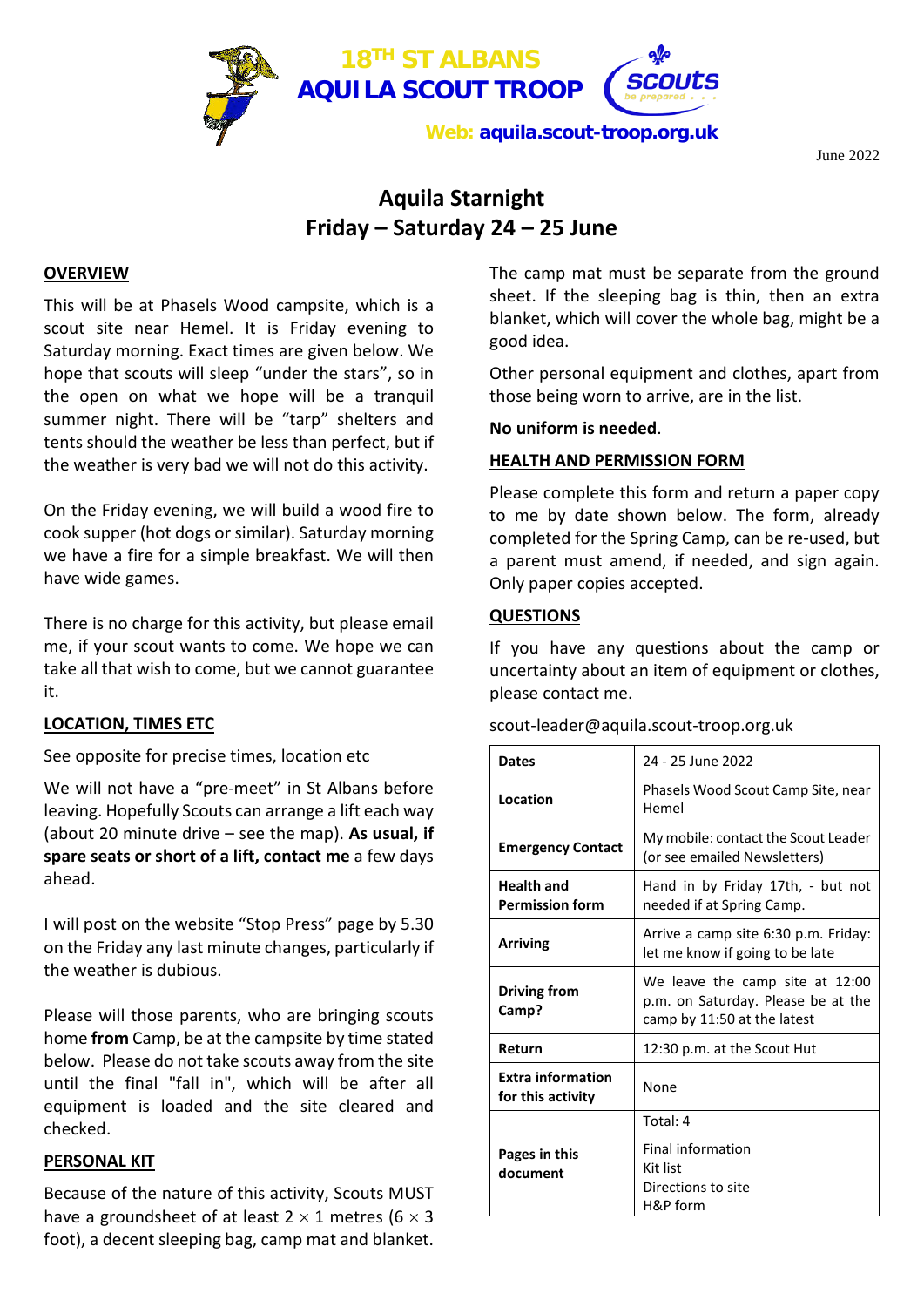## **KIT LIST**

This is suggested as a basic, general list of personal camping equipment and clothes. Please look at the Troop website for extra guidance.

|  |  |  | We suggest that you print off a copy for your scout to tick off items as they are packed. |
|--|--|--|-------------------------------------------------------------------------------------------|
|--|--|--|-------------------------------------------------------------------------------------------|

| <b>PACK</b>    | Framed backpack or other bag                 |  |                | Tea towel                                                 |
|----------------|----------------------------------------------|--|----------------|-----------------------------------------------------------|
|                | Plastic carrier bags (coloured)              |  |                | All in bag                                                |
| ことの            | Sleeping bag                                 |  |                | Trainers (if not wearing to                               |
|                | Microfibre or thermal liner or<br>Blanket(s) |  | EELT           | camp)<br>Hiking boots (if not, then<br>wellies)           |
|                | Groundsheet (essential)                      |  |                | Cagoul / waterproof jacket                                |
|                | Camping mat                                  |  |                | Complete change of clothes                                |
|                | Nightwear                                    |  |                | Sun hat (optional)                                        |
|                | Small pillow (optional)                      |  | CLOTHING       | Extra, Warm top                                           |
|                | Torch                                        |  |                |                                                           |
|                | Spare batteries                              |  |                | Penknife                                                  |
| CLEAN AND TIDY | Wash kit in bag                              |  |                |                                                           |
|                | Towel(s)                                     |  | DPTIONAL       | Watch                                                     |
|                | Personal first aid kit                       |  |                | Personal mascot                                           |
|                |                                              |  |                | Reading book                                              |
|                | Insect repellent                             |  |                |                                                           |
|                | Sun screen                                   |  |                | Wear Camp clothes (no                                     |
|                | Handkerchief / tissues                       |  |                | uniform)                                                  |
|                | Knife, fork spoon                            |  | <b>JOURNEY</b> | Trainers (or wear boots and pack<br>trainers in main bag) |
| EAT            | (unbreakable)                                |  |                | Medications (Hand in at start)                            |
|                | Plate, bowl, mug<br>(Unbreakable)            |  |                |                                                           |

#### **Notes:**

- 1. All items should be labeled with the Scout's name
- 2. Clothes should be packed inside plastic bags within the backpack (or other bag)
- 3. Bring plenty of warm, loose-fitting clothes. Several thin layers are better than one thick one
- 4. Scouts will be allowed to use a penknife only under adult supervision until they have passed the knife safety test. Penknives must be kept in the Scout's bag, except when in use. Sheath knives are NOT allowed on any scout activity.
- 5. Please ensure your scout knows what is in the bag!
- 6. A tracksuit makes good night wear at camp (but should be extra to other clothes)
- 7. The Group cannot accept responsibility for damage or loss to personal equipment or clothing, although we will make every effort to ensure that none occurs. We do not have insurance cover in respect to such personal items.
- 8. Radios, other electric music makers, game players and similar are not allowed.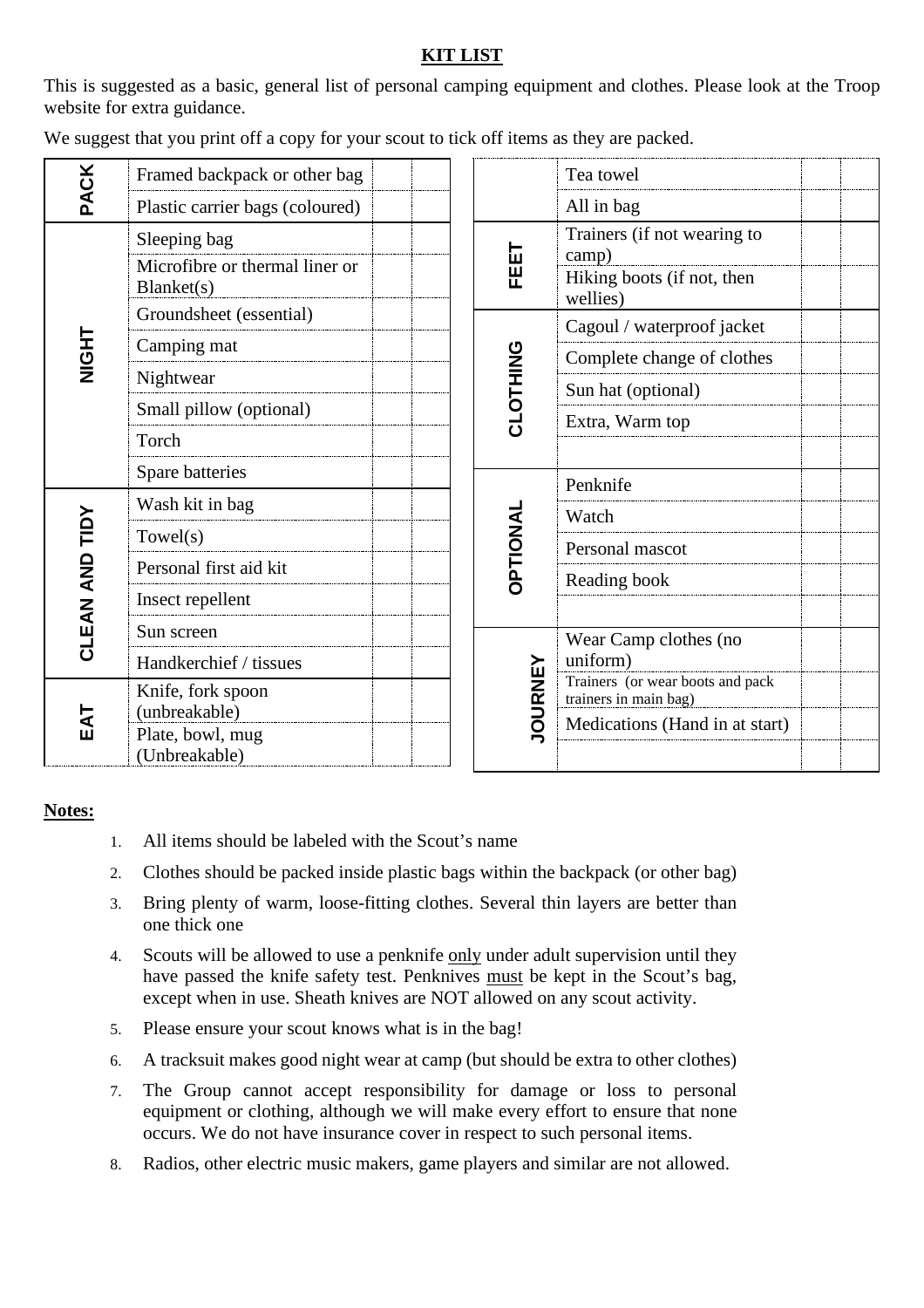## **DIRECTIONS TO PHASELS WOOD SCOUT CAMPSITE**



Get onto A41 at M25 junction 20. The main entrance to Phasels is signposted in lay-by off north carriageway. Drive through woods to car park at far side by camp buildings.

The Entrance from Rucklers Lane is CLOSED

*Address:* (Note post code is apparently no good for satnav)

Phasels Wood Scout Camp Site, Rucklers Lane, Kings Langley, Herts. WD4 9NA

*Grid reference*: Main entrance TL 054 042 (5054 2042)